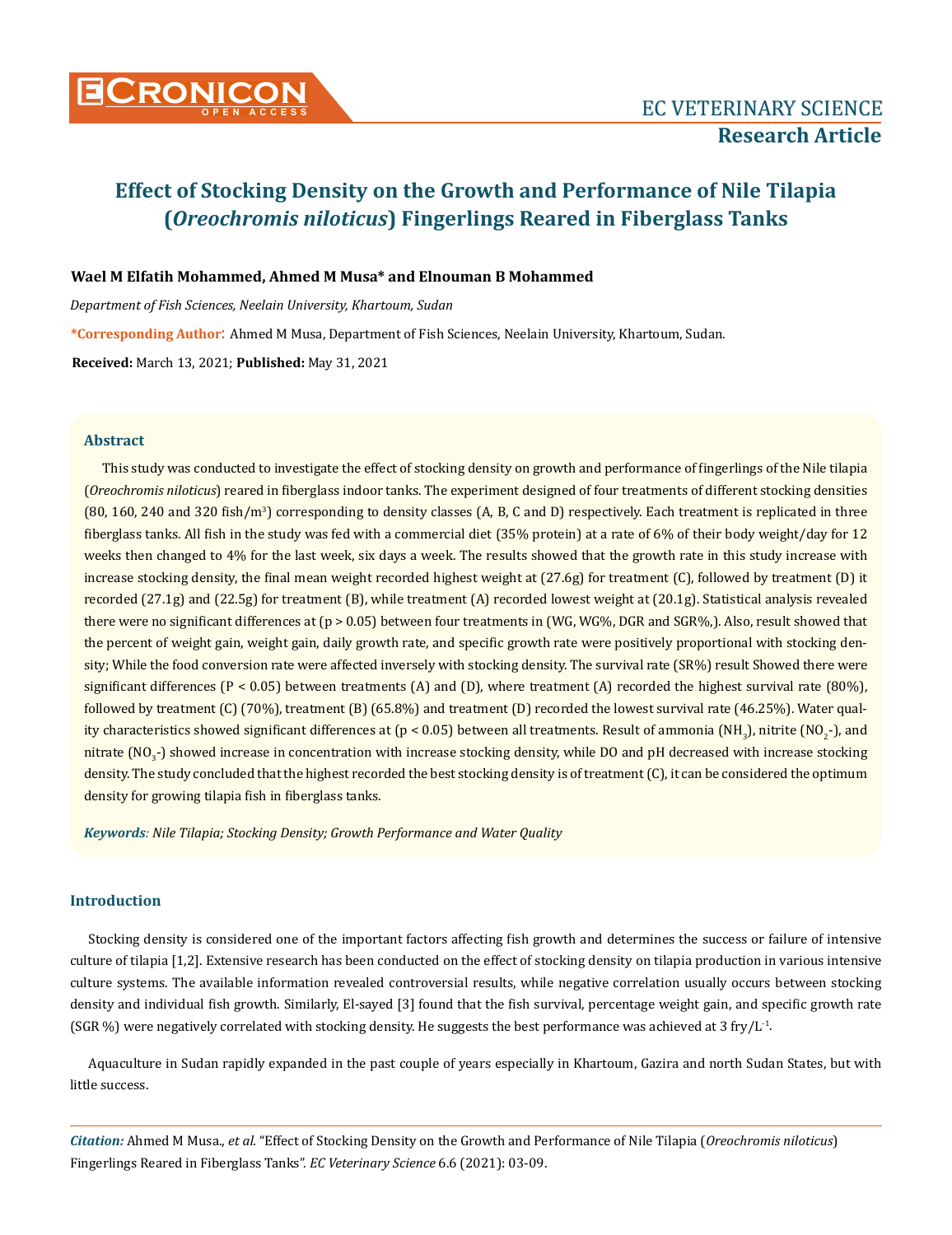## **Objectives of Study**

To determine the optimum stocking density on the growth and performance of fingerlings of Nile tilapia (*Oreochromis niloticus*).

 $04$ 

To evaluate intensive tank culture with water quality management.

## **Materials and Methods**

# **Study site**

This study was conducted at the wet-Lab unite in the fish farm located in South of Jebel Awlia Reservoir, which is affiliated to the Fish Science Department- Faculty of Agricultural Technology and Fish Sciences- Neelain University, during the period from October 2019 to January 2020 which extended for a period of 13 week (91 days).

#### **Fish of experiment**

Fingerlings of the Nile tilapia (*Oreochromis niloticus*) (85% male) used in the study were collected from the nursery ponds of fish farm, and their average weight was about 4 - 5 gram, and they were adapted to the fiberglass tanks and provided with an artificial diet during a week.

#### **Tanks and system culture preparation**

Twelve circular fiberglass indoor tanks prepared for the experiment are equipped with an open running water system, each tank is equipped with a water supply pipe, filled with  $(1m^3)$  of well water, and provided with central drainage pipes surrounded outer sleeves pipes, perforated at the bottom, to facilitate self-cleaning and waste removal. The water flow rate was adjusted a twice turn-over per day (350 ml/min) to provide suitable water quality conditions. All tanks were provided with sufficient aeration, each tank connected with small air pump with two air stone.

#### **Experimental design**

The experiment designed of four treatments of different stocking densities (40, 160, 240, and 320 fish/m<sup>3</sup>) corresponding to density classes (A, B, C and D) respectively. Each treatment is replicated in three fiberglass tanks. All fish in the study was fed with a complete diet (35% protein) at a rate of 6% of their body weight/day for 12 weeks then changed to 4% for the last week, six days a week. This diet divided into two equal doses during the day (8:00 AM and 2:00PM). All fish in each tank was weighed in the beginning and at the end of the experiment by used sensitive balance (SF-400 accuracy of 1g). They were also weighed once every week to follow growth rates and readjust the daily feed allowance for the next week. Performance was assessed based on weight gain (WG), daily growth (DG), specific growth rate (SGR %), food conversion ratio (FCR) and survival rate (SR %).

#### **Water quality analysis**

Water quality parameter including dissolved oxygen (DO), ammonia (NH $_{\rm_3}$ ), nitrite (NO $_{\rm_2}$ ), nitrates (NO $_{\rm_3}$ ), and pH were monitored every 15 days by using DO meter (DO-5509), pH meter, and fresh water master test Kits. For temperature, it was measured daily by a regular thermometer.

*Citation:* Ahmed M Musa., *et al.* "Effect of Stocking Density on the Growth and Performance of Nile Tilapia (*Oreochromis niloticus*) Fingerlings Reared in Fiberglass Tanks". *EC Veterinary Science* 6.6 (2021): 03-09.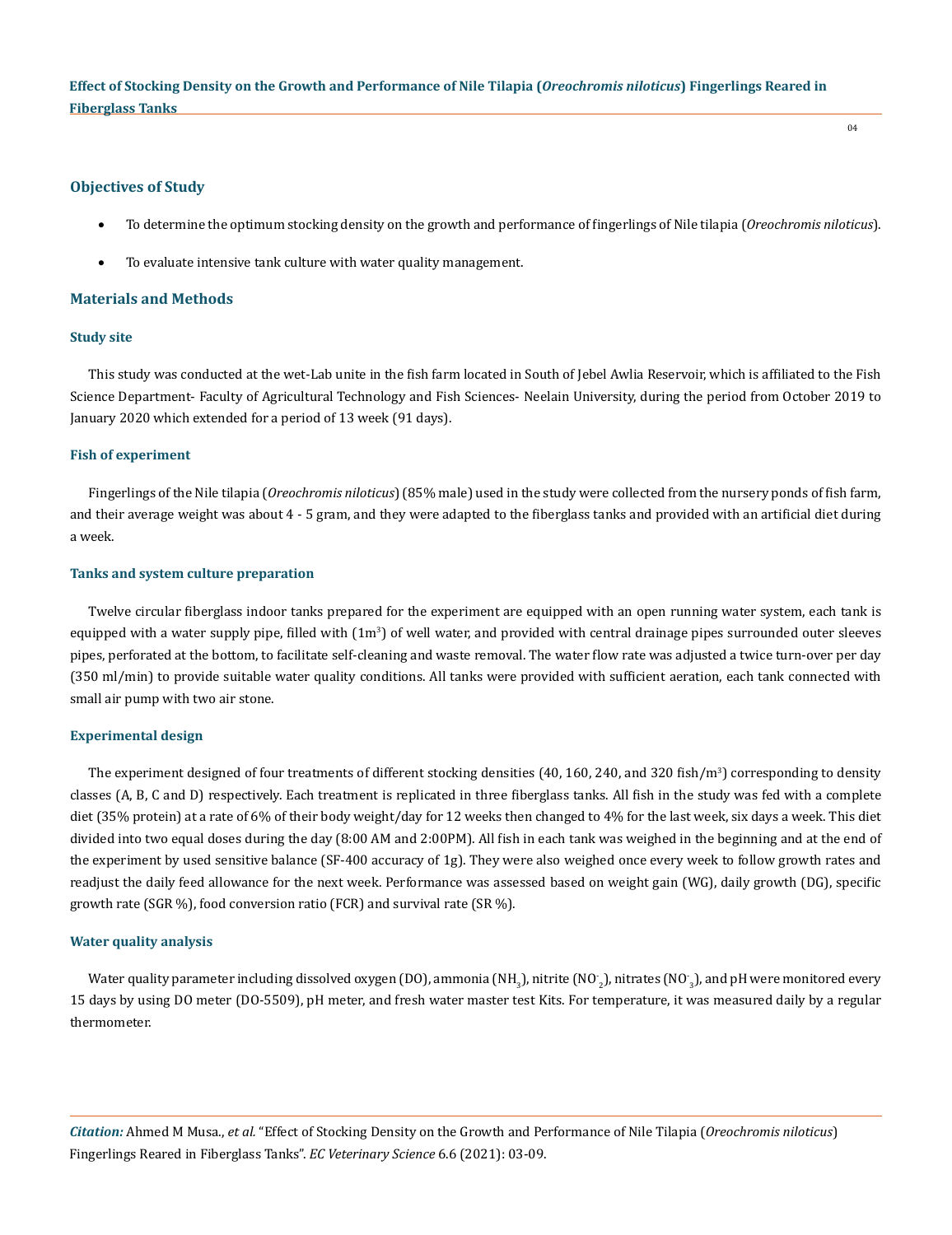## **Statistical analysis**

The data of growth performance parameters, survival rate and the water quality parameters were analyzed for the study by using SPSS 21 - ANOVA one way and excel software. Statistical significance was determined at (p < 0.05) level. Least significant difference (LSD) was used to test for the differences.

# **Results**

result showed that there were non significant ( $p > 0.05$ ) between the treatments in weight gain, weight gain%, daily growth rate, Feed Conversion Ratio and specific growth rate. While the Survival Rate % showed there is significant between the treatments  $(p < 0.05)$  special between A and D with stocking density (Table 1). Statistical analysis showed there were significant differences when used (LSD) at (p < 0.05) between treatments in all water quality parameters (Table 2).

|                                | <b>Treatments</b>        |                              |                              |                              |  |  |
|--------------------------------|--------------------------|------------------------------|------------------------------|------------------------------|--|--|
| <b>Parameters</b>              | $\mathbf{A}$             | B                            | $\mathbf{C}$                 | D                            |  |  |
|                                | $M \pm SD$               | $M \pm SD$                   | $M \pm SD$                   | $M \pm SD$                   |  |  |
| Initial weight $(g/fish)$      | $4.3 \pm 0.3^{\circ}$    | $4.6 \pm 0.4^{\circ}$        | $4.9 \pm 0.4^{\circ}$        | $4.8 \pm 0.3^{\circ}$        |  |  |
| Final weight (g/fish)          | $20.1 \pm 3.5^{\circ}$   | $22.5 \pm 2^a$               | $27.6 \pm 7.1^{\circ}$       | $27.1 \pm 4.4^a$             |  |  |
| Weight gain (g/fish)           | $15.8 \pm 3.3^{\circ}$   | $17.8 \pm 1.8^{\circ}$       | $22.6 \pm 6.9^{\circ}$       | $22.2 \pm 4.1^{\circ}$       |  |  |
| Weight gain $(\%)$             | $366.4 \pm 58.4^{\circ}$ | $384 \pm 43.6^{\circ}$       | $458.3 \pm 125.6^{\circ}$    | $455.7 \pm 66.1^{\circ}$     |  |  |
| Daily Growth Rate (g/fish/day) | $0.17 \pm 0.03^{\circ}$  | $0.19 \pm 0.02^{\text{a}}$   | $0.24 \pm 0.07$ <sup>a</sup> | $0.24 \pm 0.03$ <sup>a</sup> |  |  |
| Specific Growth Rate (SGR) (%) | $1.6 \pm 0.15^{\circ}$   | $1.7 \pm 0.1^{\circ}$        | $1.9 \pm 0.3^{\circ}$        | $1.85 \pm 0.13^{\circ}$      |  |  |
| Food Conversion Rate (FCR)     | $2.8 \pm 0.35^{\circ}$   | $2.8 \pm 0.3^{\circ}$        | $2.6 \pm 0.36$ <sup>a</sup>  | $2.6 \pm 0.25$ <sup>a</sup>  |  |  |
| Survival rate (%)              | $80 \pm 18^{\circ}$      | $65.8 \pm 16.2$ <sup>c</sup> | $70 \pm 18.9$ <sup>b</sup>   | $46.25 \pm 6.9^{\circ}$      |  |  |

*Table 1: Fish performance for the four treatments.*

*Figures in the same rows with different superscripts are significantly different (p < 0.05).*

|                                                             | <b>Treatments</b>            |                             |                           |                             |  |
|-------------------------------------------------------------|------------------------------|-----------------------------|---------------------------|-----------------------------|--|
| <b>Parameters</b>                                           | A                            | B                           | C                         | D                           |  |
|                                                             | $M \pm SD$                   | $M \pm SD$                  | $M \pm SD$                | $M \pm SD$                  |  |
| Dissolved oxygen DO (mg/L)                                  | $6 \pm 0.18^{\circ}$         | $5.1 \pm 0.26^{\rm b}$      | $4 \pm 0.55$ <sup>c</sup> | $4 \pm 0.28$ <sup>c</sup>   |  |
| Ammonia NH <sub>3</sub> /NH <sub>4</sub> <sup>+</sup> (ppm) | $0.4 \pm 0.03$ <sup>c</sup>  | $0.7 \pm 0.04$ <sup>c</sup> | $1.9 \pm 0.96^{\text{a}}$ | $1.4 \pm 0.65^{\rm b}$      |  |
| Nitrite $NO2 - (ppm)$                                       | $0.05 \pm 0.04$ <sup>c</sup> | $0.4 \pm 0.26^{\rm b}$      | $0.6 \pm 0.2^b$           | $1.3 \pm 0.25$ <sup>a</sup> |  |
| Nitrate $NO3$ - (ppm)                                       | $9 \pm 0.57$ <sup>d</sup>    | $15 \pm 2.6^{\circ}$        | $18 \pm 3.8^{\rm b}$      | $23 \pm 4.35^{\circ}$       |  |
| pH                                                          | $8.4 \pm 0.0^{\circ}$        | $8.3 \pm 0.05^{\circ}$      | $8.1 \pm 0.05^{\rm b}$    | $8.1 \pm 0.05^{\rm b}$      |  |

*Table 2: Average measurements of water quality parameters.*

*Figures in the same rows with different superscripts are significantly different (p < 0.05).*

*Citation:* Ahmed M Musa., *et al.* "Effect of Stocking Density on the Growth and Performance of Nile Tilapia (*Oreochromis niloticus*) Fingerlings Reared in Fiberglass Tanks". *EC Veterinary Science* 6.6 (2021): 03-09.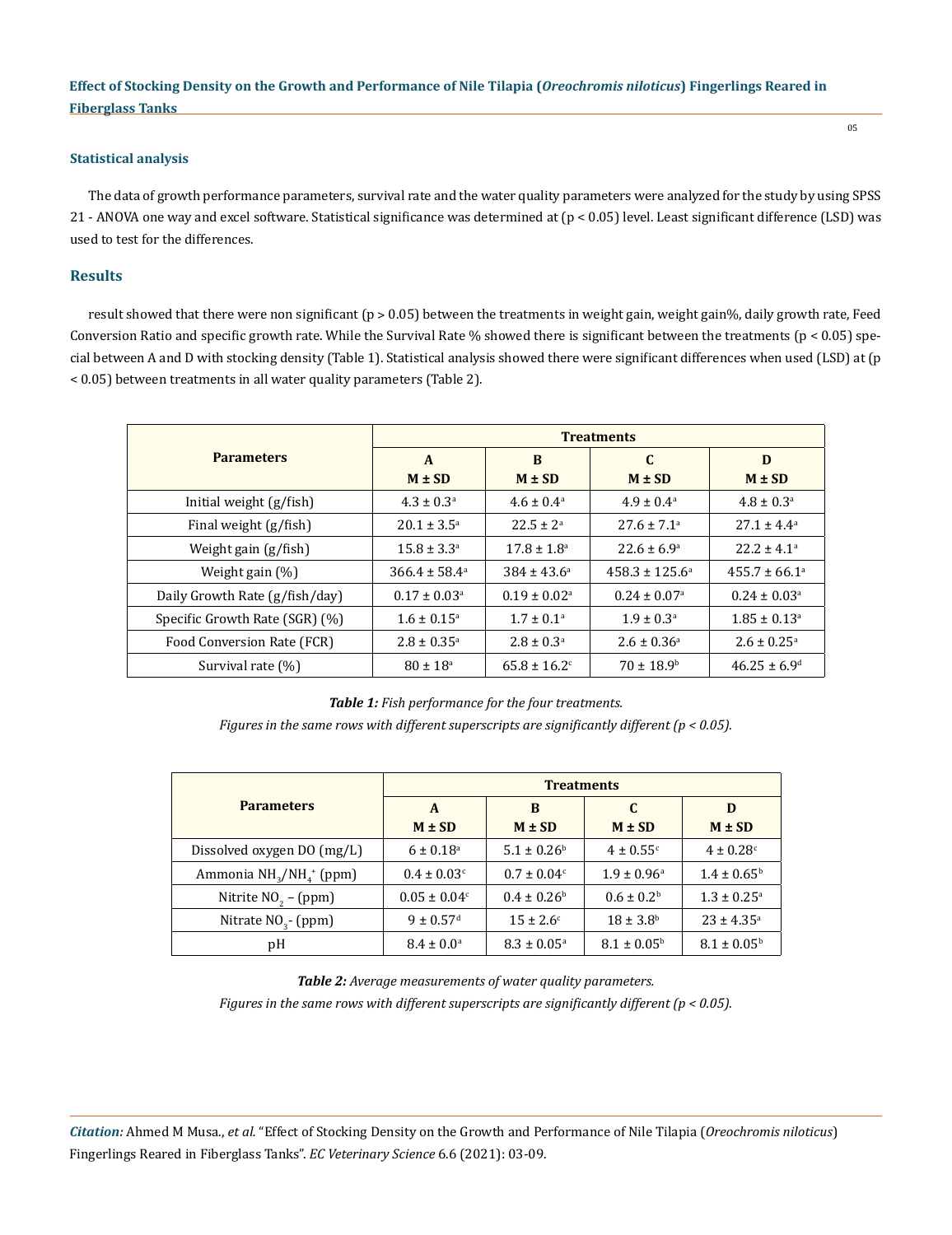





*Citation:* Ahmed M Musa., *et al.* "Effect of Stocking Density on the Growth and Performance of Nile Tilapia (*Oreochromis niloticus*) Fingerlings Reared in Fiberglass Tanks". *EC Veterinary Science* 6.6 (2021): 03-09.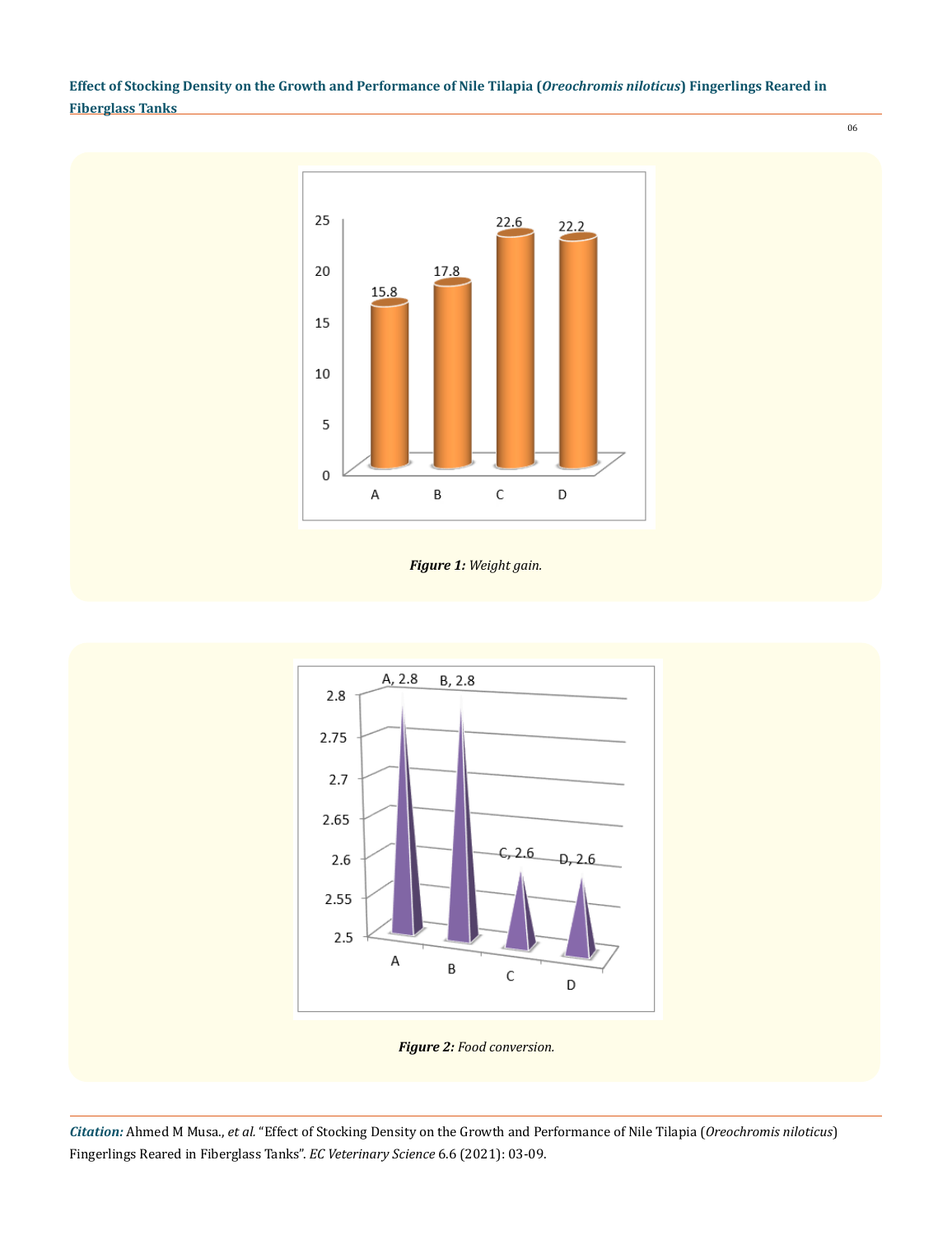## **Discussion and Conclusion**

Result showed that the percent of weight gain, weight gain, daily growth rate, and specific growth rate were positively proportional with stocking density. While the food conversion rate were affected inversely with stocking density. These completely disagree with a number of authors [4] mentioned high densities can have a negative impact on fish such as low growth, and increased of FCR, this difference is due to the provision of aeration in tanks, and the rate of water exchange (2 times/day) in the culture system used in the present study. Sanudi., *et al*. [5] reported that the mean weight gain and gain in standard length were inversely proportional with stocking density. The fish stocked at a low stocking density grow faster as compared to fish stocked a higher stocking density given the same feed. Likewise, the result of the current study disagree with the findings of study conducted by Rahmatullah., *et al*. [6] to assess the effect of stocking density on the growth performance of fish. Fish were fed with a commercial feed containing 25% protein. positive correlation with stocking density. This agrees with; Yousif [4] who mentioned rearing tilapia fish, especially fry, with high densities in a limited space that leads to what is known as the social hierarchy, where dominant individuals appear and are larger and others subordinate individuals and are smaller in size. The appearance of this phenomenon leads to stress fish that are under the control of larger fish and that prevent them from accessing food, which leads to Poor growth.

Suman., *et al*. [1] reported at the low stocking densities, lack of competition for food and/or social hierarchy can lead to decreased feed utilization efficiency resulting in stunted growth. Mridha., *et al*. [7], Ronald., *et al*. [8] and El-Sayed [3] who have reported a negative correlation between survival rate and stocking density. Datta [9] mentioned decomposition of organic materials (algae, bacteria, and fish wastes) is the single greatest consumer of oxygen in aquaculture systems. increase in the amount of feed input in the treatments (C) and (D)led to an increase in fish waste; this agrees with study done by Al-Harbi and Siddiqui [10] fish growth rate and feed utilization with increasing levels of stocking densities has been observed in several studies [11,12]. Similarly, an increase in net yields with increasing levels of stocking densities has also been recorded [12,13]. In this study the feed consumption rate was found to be affected by the stocking density of fish and decreased with increasing levels of fish density. However, the amount of feed input increased with the increasing density [11].

The feed conversion ratio were recorded to be almost the same for different density treatments. Suresh and Lin [12] have reported similar findings where feed conversion ratios of the individual fish were not significantly. Dissolved oxygen concentrations in tanks of different stocking densities were never recorded below 4 mg/l because the tanks were continuously aerated. For O. niloticus reared under different culture systems, oxygen levels 4 - 8 mg.l have been recommended [14,15]. Siddiqui., *et al*. [16] reported a decrease in DO concentrations with decreasing rates of water exchange in O. niloticus tank culture, whereas no effect of four stocking densities (final biomass  $1.3\ \text{kg}^{\text{-1}}\text{kg.m}^{\text{-3}}$  [17]. They found the proportion of NH<sub>3</sub>-N to ionized form depends upon the pH and temperature of the water. During this study, NH<sub>3</sub>-N values significantly increased as the fish density and feed input increased and average NH<sub>3</sub>-N concentrations ranged from 0.4 to 1.9 mg.l. Palachek and Tomasso [18] reported similar in nitrite nitrogen sensitivity [19].

## **Recommendations**

This study recommended the following:

- 1. Optimum stocking density of fish reared in fiberglass tanks can be  $(240 \text{ fish/m}^3)$ .
- 2. Water quality management must be control in stocking density.

# **Acknowledgement**

we would like to express our deep and sincere gratitude to Dr. Elnouman Babikir (may Allah have mercy on him). Thank for all members of Neelain university.

*Citation:* Ahmed M Musa., *et al.* "Effect of Stocking Density on the Growth and Performance of Nile Tilapia (*Oreochromis niloticus*) Fingerlings Reared in Fiberglass Tanks". *EC Veterinary Science* 6.6 (2021): 03-09.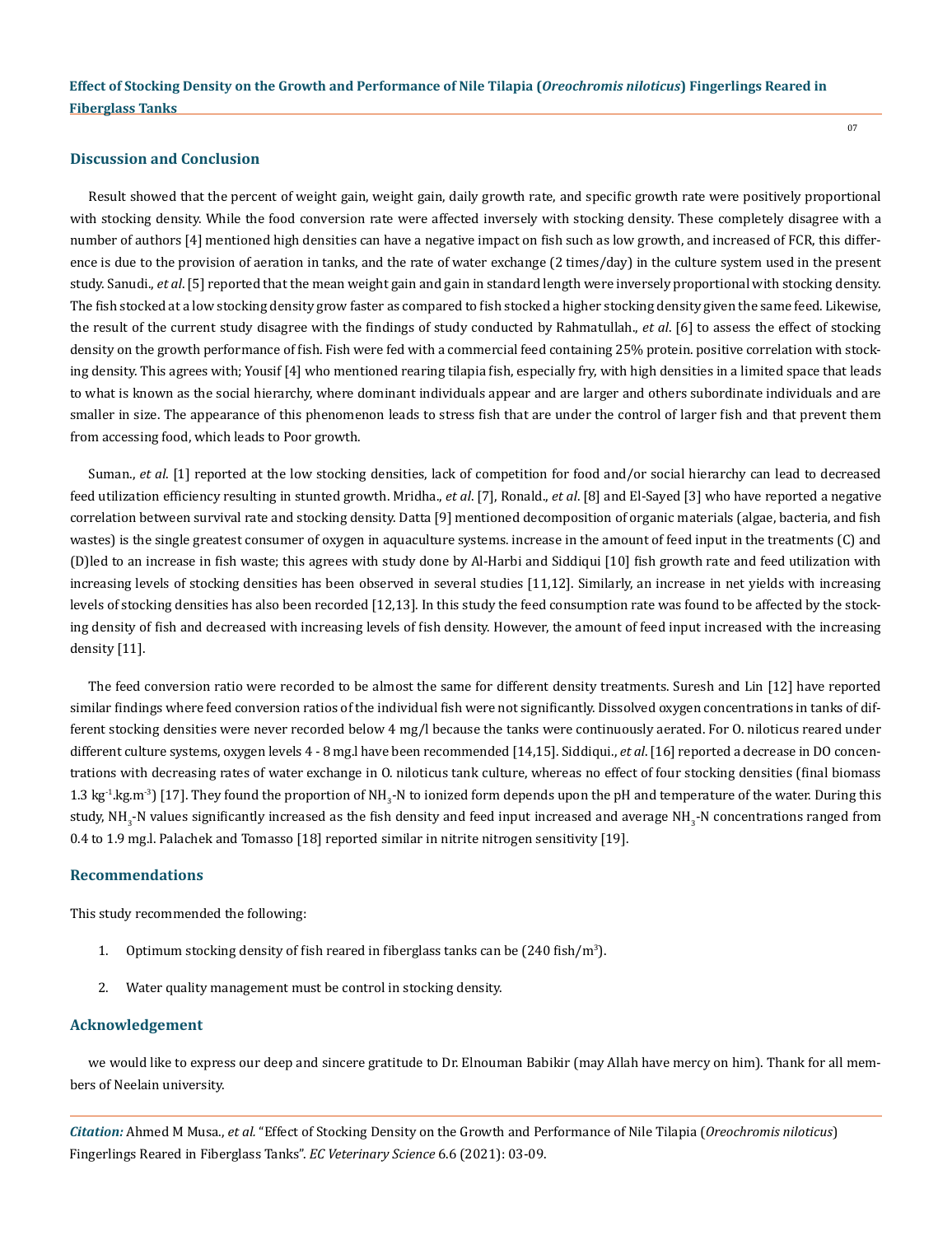# **Bibliography**

- 1. [Suman B Chakraborty and Samir Banerjee. "Effect of Stocking Density on Monosex Nile Tilapia Growth during Pond](https://publications.waset.org/2377/effect-of-stocking-density-on-monosex-nile-tilapia-growth-during-pond-culture-in-india)  [Culture in India World Academy of Science".](https://publications.waset.org/2377/effect-of-stocking-density-on-monosex-nile-tilapia-growth-during-pond-culture-in-india) *Engineering and Technology* 4 (2010): 8.
- 2. [El-sayed A. "Tilapia Culture". GABI Publishing \(2006\): 293.](https://www.cabi.org/bookshop/book/9780851990149/)
- 3. [El-sayed A. "Effects of stocking density and feeding levels on growth and feed efficiency of Nile tilapia \(](https://www.researchgate.net/publication/229890699_Effects_of_stocking_density_on_growth_yield_and_profitability_of_farming_Nile_tilapia_Oreochromis_niloticus_L_fed_Azolla_diet_in_earthen_ponds)*Oreochromis niloticus* L.) fry". *[Aquaculture Research](https://www.researchgate.net/publication/229890699_Effects_of_stocking_density_on_growth_yield_and_profitability_of_farming_Nile_tilapia_Oreochromis_niloticus_L_fed_Azolla_diet_in_earthen_ponds)* 33 (2002): 621-626.
- 4. [Yousif OM. "The effects of stocking density, Water exchange rate, feeding frequency and grading on size hierarchy de](https://www.ejfa.me/index.php/journal/article/view/209)velopment in juvenile Nile tilapia, *Oreochromis niloticus* L. Emir". *The Journal of Agricultural Science* 14 (2002): 45-53.
- 5. Sanudi F., *et al.* ["Effect of Stocking Density and Feed on Growth of Improved \(F5\) Mono-Sex Oreochromis Shiranus](https://www.omicsonline.org/open-access/effect-of-stocking-density-and-feed-on-growth-of-improved-f5-monosex-oreochromis-shiranus-reared-in-tanks-2332-2608-1000148.php?aid=64809)  Reared in Tanks". *[Journal of Fisheries and Livestock Production](https://www.omicsonline.org/open-access/effect-of-stocking-density-and-feed-on-growth-of-improved-f5-monosex-oreochromis-shiranus-reared-in-tanks-2332-2608-1000148.php?aid=64809)* 3 (2015): 148.
- 6. Rahmatullah R., *et al.* ["Suitable stocking density of tilapia in an aquaponic system".](http://aquaticcommons.org/18968/1/BJFR14_029.pdf) *Bangladesh Journal of Fisheries Research* [14 \(2010\): 29-35.](http://aquaticcommons.org/18968/1/BJFR14_029.pdf)
- 7. Mridha MAR., *et al.* ["Effects of supplementary feeds with different protein levels on growth and economic performances](https://www.tandfonline.com/doi/abs/10.1080/10454438.2016.1278067)  of Nile tilapia (*Oreochromis niloticus*[\) cultured in a rain-fed rice–fish ecosystem".](https://www.tandfonline.com/doi/abs/10.1080/10454438.2016.1278067) *Journal of Applied Aquaculture* 29.2 [\(2017\): 152-166.](https://www.tandfonline.com/doi/abs/10.1080/10454438.2016.1278067)
- 8. Ronald N., *et al.* ["The Effects of Stocking Density on the Growth and Survival of Nile Tilapia \(](https://www.semanticscholar.org/paper/The-Effects-of-Stocking-Density-on-the-Growth-and-Ronald-Gladys/a3827bf9065026fe917316a86ce86bfb5c5b319a)*Oreochromis niloticus*) Fry at Son Fish Farm, Uganda". *[Journal of Aquaculture Research and Development](https://www.semanticscholar.org/paper/The-Effects-of-Stocking-Density-on-the-Growth-and-Ronald-Gladys/a3827bf9065026fe917316a86ce86bfb5c5b319a)* 5 (2014): 222.
- 9. [Datta S. "Management of Water Quality in Intensive Aquaculture". CIFE, Kolkata Centre \(2012\): 17.](https://www.researchgate.net/publication/259175404_Management_of_Water_Quality_in_Intensive_Aquaculture)
- 10. [Al-Harbi AH and Siddiqui AQ. "Effects of Tilapia Stocking Densities on Fish Growth and Water Quality in Tanks". Asian](https://www.researchgate.net/publication/272238411_Effects_of_Tilapia_Stocking_Densities_on_Fish_Growth_and_Water_Quality_in_Tanks)  [Fisheries Society, Manila, Philippines 13 \(2000\): 391-396.](https://www.researchgate.net/publication/272238411_Effects_of_Tilapia_Stocking_Densities_on_Fish_Growth_and_Water_Quality_in_Tanks)
- 11. [Vijayan MM and JF Leatherland. "Effect of stocking density on the growth and stress-response in Brook Charr, Salvelinus](https://www.sciencedirect.com/science/article/abs/pii/0044848688900294)  fantinalis". *Aquaculture* [75 \(1988\): 159-170.](https://www.sciencedirect.com/science/article/abs/pii/0044848688900294)
- 12. [Suresh AV and CK Lin. "Effect of stocking density on water quality and production of red tilapia in a recirculated water](https://www.sciencedirect.com/science/article/abs/pii/014486099290017R)  system". *[AQUA Engineering](https://www.sciencedirect.com/science/article/abs/pii/014486099290017R)* 11 (1992): 1-22.
- 13. Honer G., *et al.* "Growth of juvenile Sarotherodon galilaeusin laboratory aquaria". *Journal of Aquaculture in the Tropics*  2 (1987): 59-71.
- 14. [Coche AG. "Cage culture of tilapias". In: The biology and culture of tilapias \(eds.R.S.V. Pullin and R.H. Lowe-McConnell\)](http://pubs.iclarm.net/libinfo/Pdf/Pub%20CP6%207.pdf)  [\(1982\): 205-246.](http://pubs.iclarm.net/libinfo/Pdf/Pub%20CP6%207.pdf)
- 15. [Ross B and LG Ross. "The oxygen requirements of](http://vmcloffa-dev.mpl.ird.fr/table/biblio/view?idbiblio:int=9298) *Oreochromis niloticus* under adverse conditions". In: Proceedings of [the International Symposium on Tilapia in Aquaculture \(eds. L. Fishelson and Z. Yaron\) \(1983\): 134-143.](http://vmcloffa-dev.mpl.ird.fr/table/biblio/view?idbiblio:int=9298)
- 16. Siddiqui AQ., *et al.* "Effects of water exchange on *Oreochromis niloticus* [\(L.\) growth and water quality in outdoor concrete](https://www.sciencedirect.com/science/article/abs/pii/004484869190073G)  tanks". *Aquaculture* [95 \(1991\): 67-74.](https://www.sciencedirect.com/science/article/abs/pii/004484869190073G)
- 17. Siddiqui AQ., *et al.* "Culture of Nile tilapia, *Oreochromis niloticus* [\(L.\), at three stocking densities in outdoor concrete](https://onlinelibrary.wiley.com/doi/abs/10.1111/j.1365-2109.1989.tb00440.x)  [tanks using drainage water".](https://onlinelibrary.wiley.com/doi/abs/10.1111/j.1365-2109.1989.tb00440.x) *Aqua Fish Management* 20 (1989): 49-57.

*Citation:* Ahmed M Musa., *et al.* "Effect of Stocking Density on the Growth and Performance of Nile Tilapia (*Oreochromis niloticus*) Fingerlings Reared in Fiberglass Tanks". *EC Veterinary Science* 6.6 (2021): 03-09.